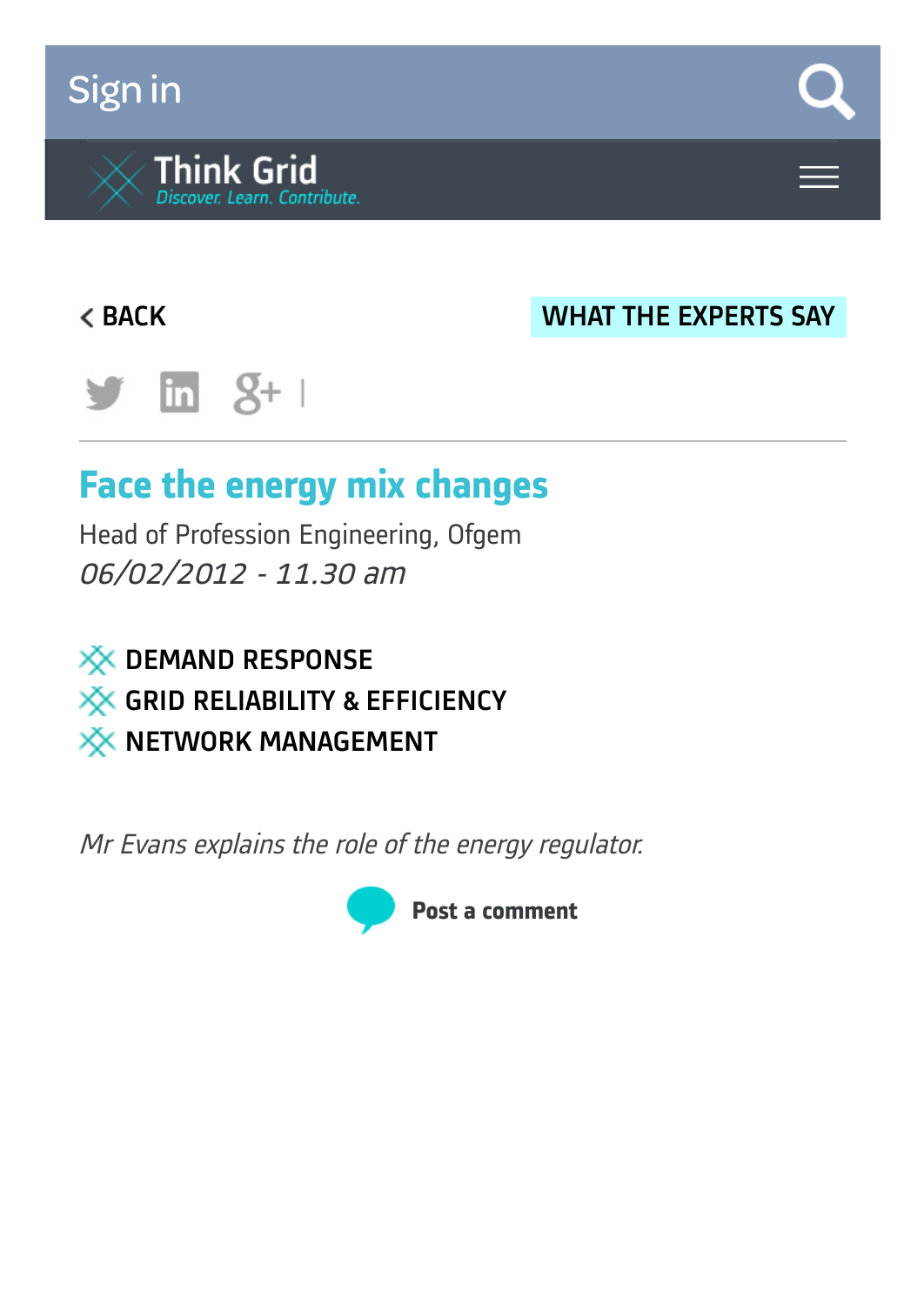

## As a leading technical figure at the UK energy regulator, please describe the mission of Ofgem.

**Gareth Evans:** Ofgem's primary role is to protect the interests of existing and future gas and electricity customers. Ofgem is an economic rather than a technical regulator. However, because the industries we regulate have engineering at their core, it is essential that we have the expertise to engage with the companies and other stakeholders on a technical as well as an economic level. Ofgem is taking a particularly proactive approach in relation to the encouragement of innovation and efficiency in the network companies, both through our new price control, RIIO (Revenue = Incentives + Innovation + Outputs), and in our specific funding mechanisms such as the Low Carbon Networks Fund. The RIIO acronym captures the idea that "Revenue" should be linked to "Outputs", which in turn are driven by "Incentives" and "Innovation".



« The energy mix will change dramatically. »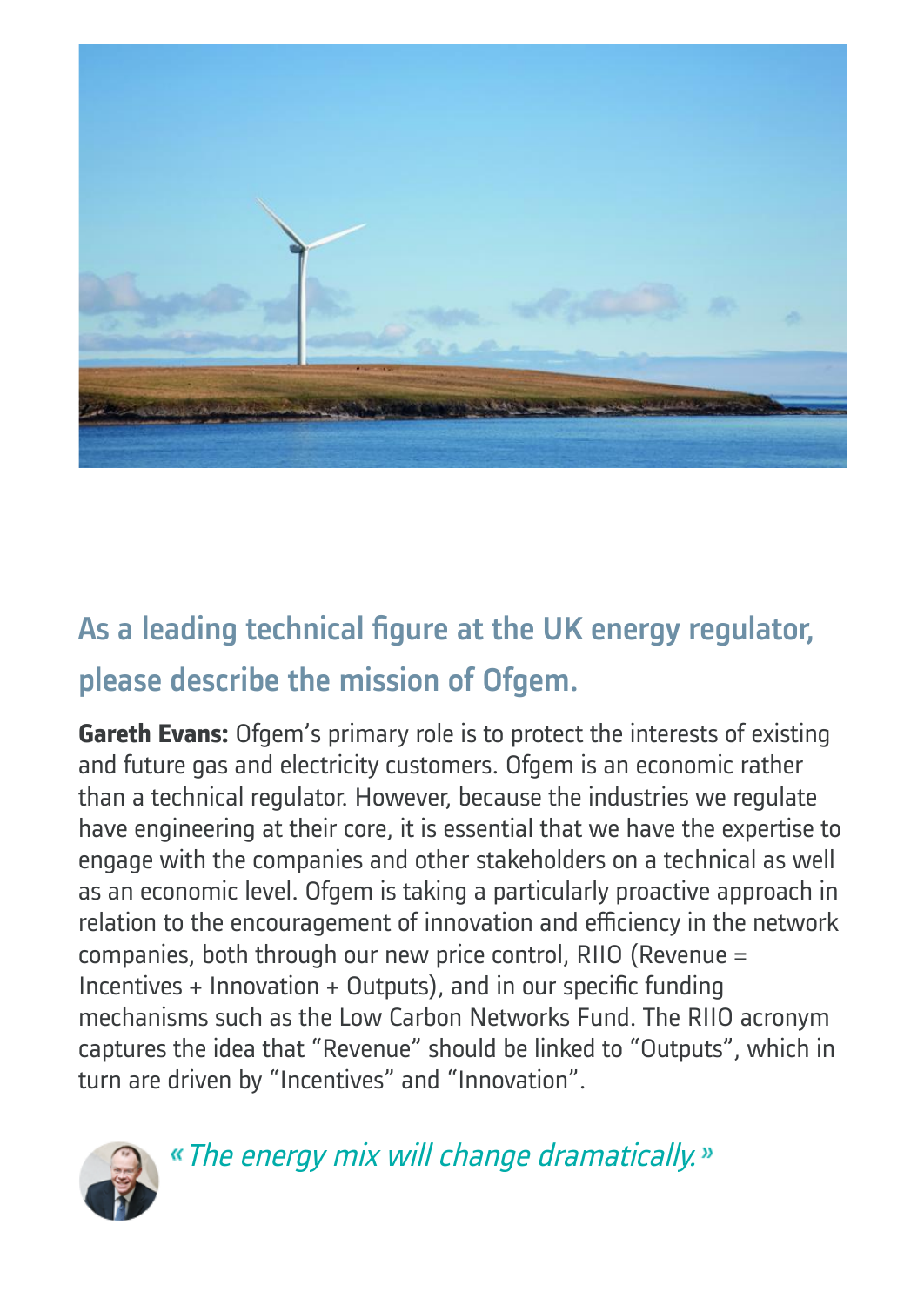### In what way is Ofgem concerned with the technologies of the equipment deployed on the electricity grid?

**G.E.:** As an economic regulator, we are technologically agnostic. The RIIO regulatory framework we have adopted focuses on outputs, but to make sure the companies we regulate deliver their services in a cost-efficient way, we have to be aware of the opportunities that new technologies can deliver.

The smart grids debate is a good example of this. We could adopt a completely "handsoff" approach and leave the companies to develop their own strategies towards new network technologies. However, we have taken the view that this is such an important issue that we need to provide leadership.

We have done this by establishing the Smart Grids Forum, which brings all interested stakeholders together. Our goal is to establish a consensus as to how our electricity networks might best evolve to meet the new challenges. These relate in particular to increased demand from heating and transport, the widespread connection of distributed renewable generation and the active control of demand to help balance the total system.

#### The energy mix is changing. How can regulators help with the physical/technical aspects of these changes?

**G.E.:** The energy mix will change dramatically, both on the supply side and the demand side, driven by the need to decarbonize the energy supply chain. The challenge for regulators is primarily to ensure that these changes take place such that environmental targets are met as costefficiently as possible while maintaining or improving the security of energy supply. Governments play a pivotal role work and published reports describing potential smart grid solutions and a framework to evaluate their benefits compared with conventional solutions. This work is being taken up by the here. In Great Britain, the government encourages specific outcomes in terms of the energy mix. For example, there are incentives to encourage renewable generation on the supply side and incentives for electric vehicles on the demand side. The vital link between the two is the electricity network. This must be a cost efficient, secure facilitator of low carbon generation and demand-side technologies. As Ofgem regulates the network companies, we have a vital role to play.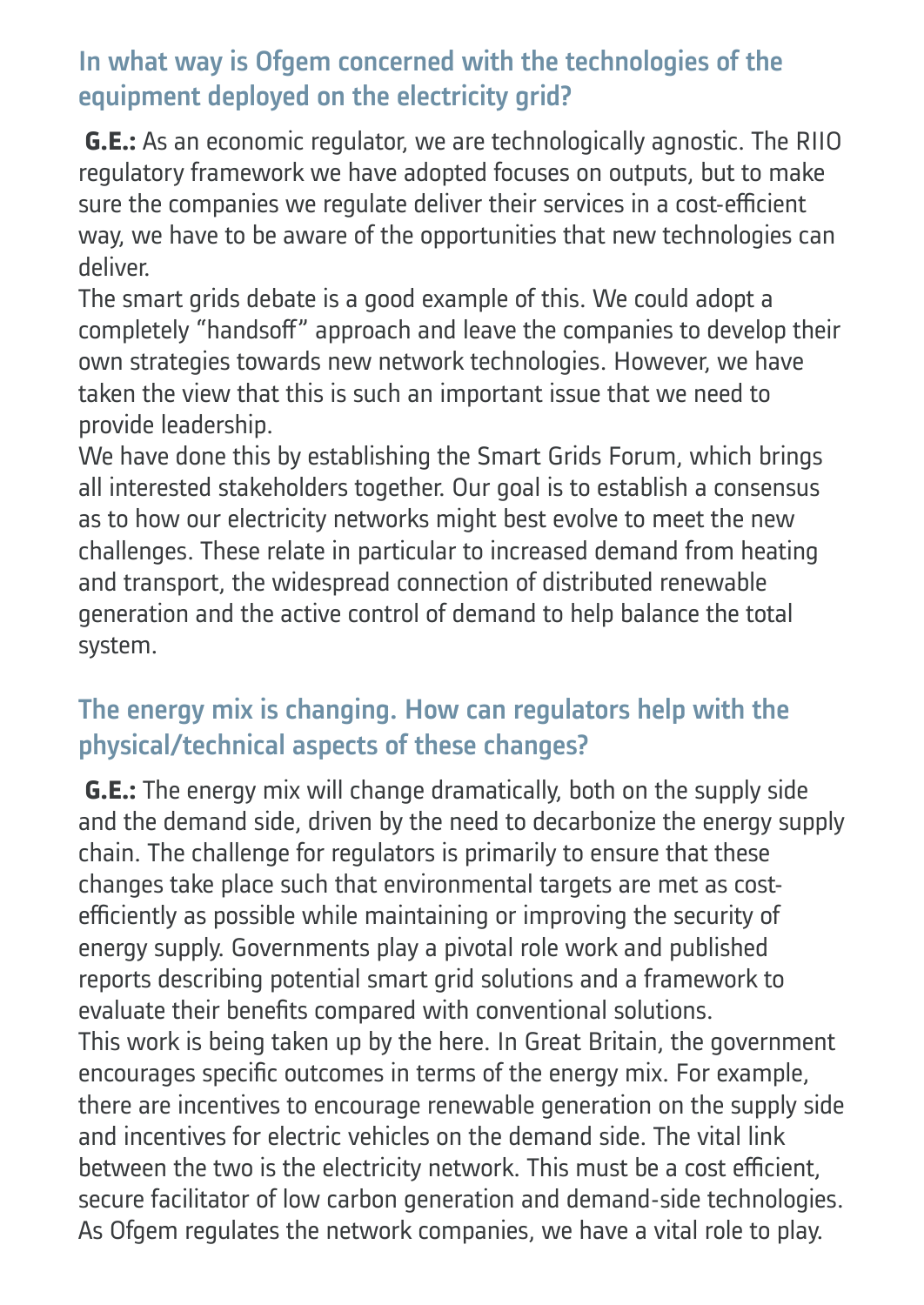In several traditional industrial economies, major elements of the grid infrastructure are ready for renewal and/or restructuring. How are regulators involved in this process?

**G.E.:** A key element of our price control settlements for the network companies is to agree the rate of renewal necessary to maintain network safety, integrity and reliability. We have encouraged better approaches to network asset management so that the process of renewal is cost efficient. However, more importantly, this process of renewal presents a great opportunity to update the networks to meet the new challenges that we foresee.

#### How important is the "smart grid" and what is the regulator's involvement in its development?

**G.E.:** Smart grids are not important in themselves. It is what they can deliver that is important. Ofgem believes that the use of new network technologies will deliver benefits to customers. We have established the Smart Grids Forum to bring key stakeholders together to help us and the network companies develop a strategy for the deployment of these technologies. The forum has already done valuable work and published reports describing potential smart grid solutions and a framework to evaluate their benefits compared with conventional solutions. This work is being taken up by the network companies. We believe that we need to take a leadership role in taking smart grids forward while letting the network companies ultimately decide what is right or their businesses.

### The use of new network technologies will deliver benefits to customers.<sup>»</sup>

### There are organisations that bring together regulators from different countries. What are their main roles or actions?

**G.E.:** We play a very active role in the Council of European Energy Regulators (CEER), and I am personally involved in CEER's work on smart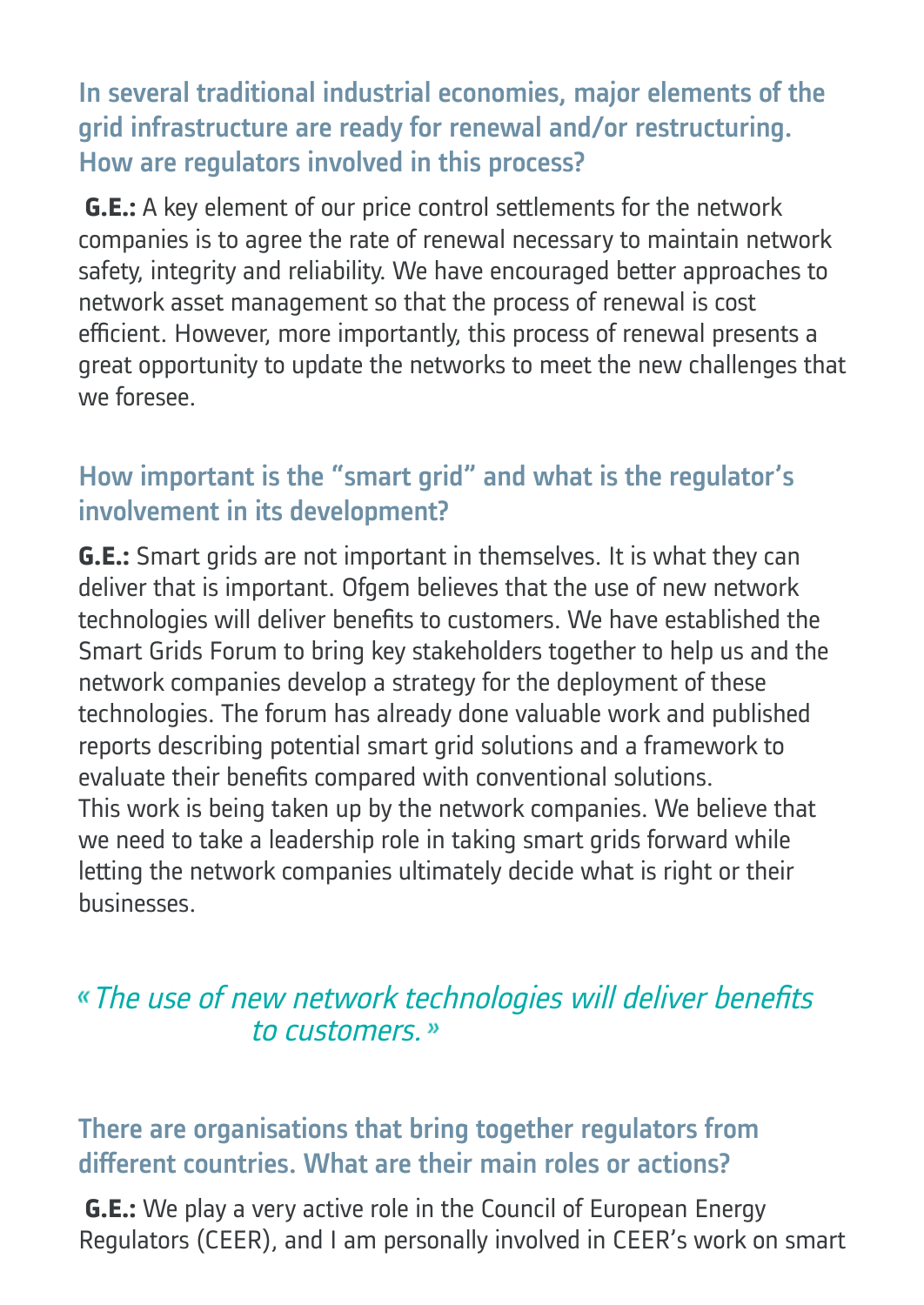grids. A CEER position paper on smart grids provided very useful input to the European Commission's communication, which was published in April last year. The Commission has now relaunched its smart grids task force and CEER will play an active role.

### What targets does a regulator typically set for utilities (service quality, outages, environmental, etc.)?

**G.E.:** The most commonly reported service quality parameters are customer interruptions and customer minutes lost. Standards of performance are commonplace in many countries, though there are variations in what is covered, eligibility and compensation levels. Losses are also reported by many states, and CEER has published benchmarking reports to compare the performance of different countries. In Great Britain, we have put in place additional measures, including network outputs for both asset health and asset loading, a mechanism for worstserved customers and a broad measure of customer satisfaction. We have environmental output measures such as business carbon footprint and reporting on oil and SF6 leakage. We also have a suite of connectionsspecific standards of performance, plus a connections competition test against which all licensees must be assessed.







**Shopping in London** London, ancient and modern **Ofgem head office**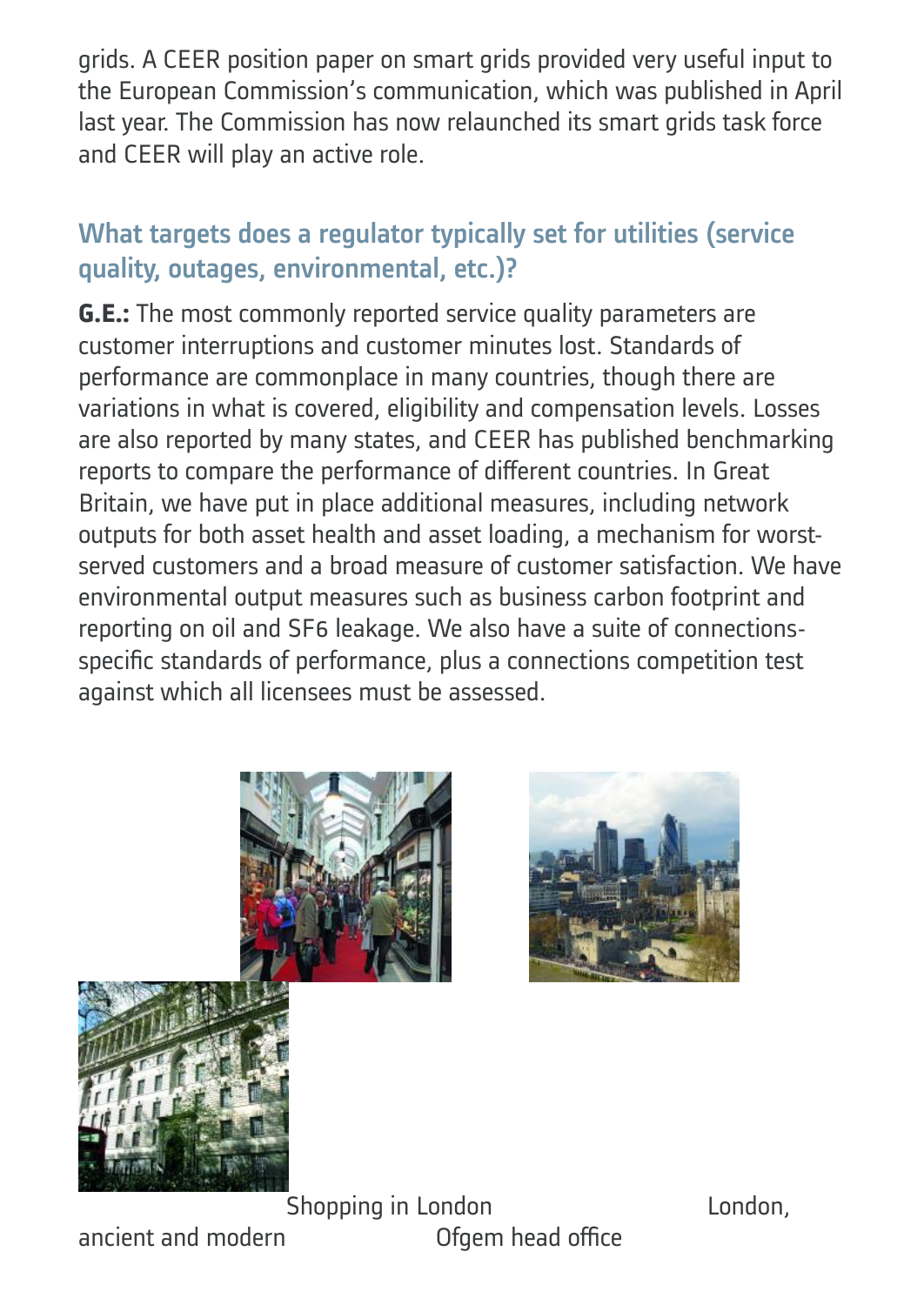

## SEND A MESSAGE TO OUR EXPERTS